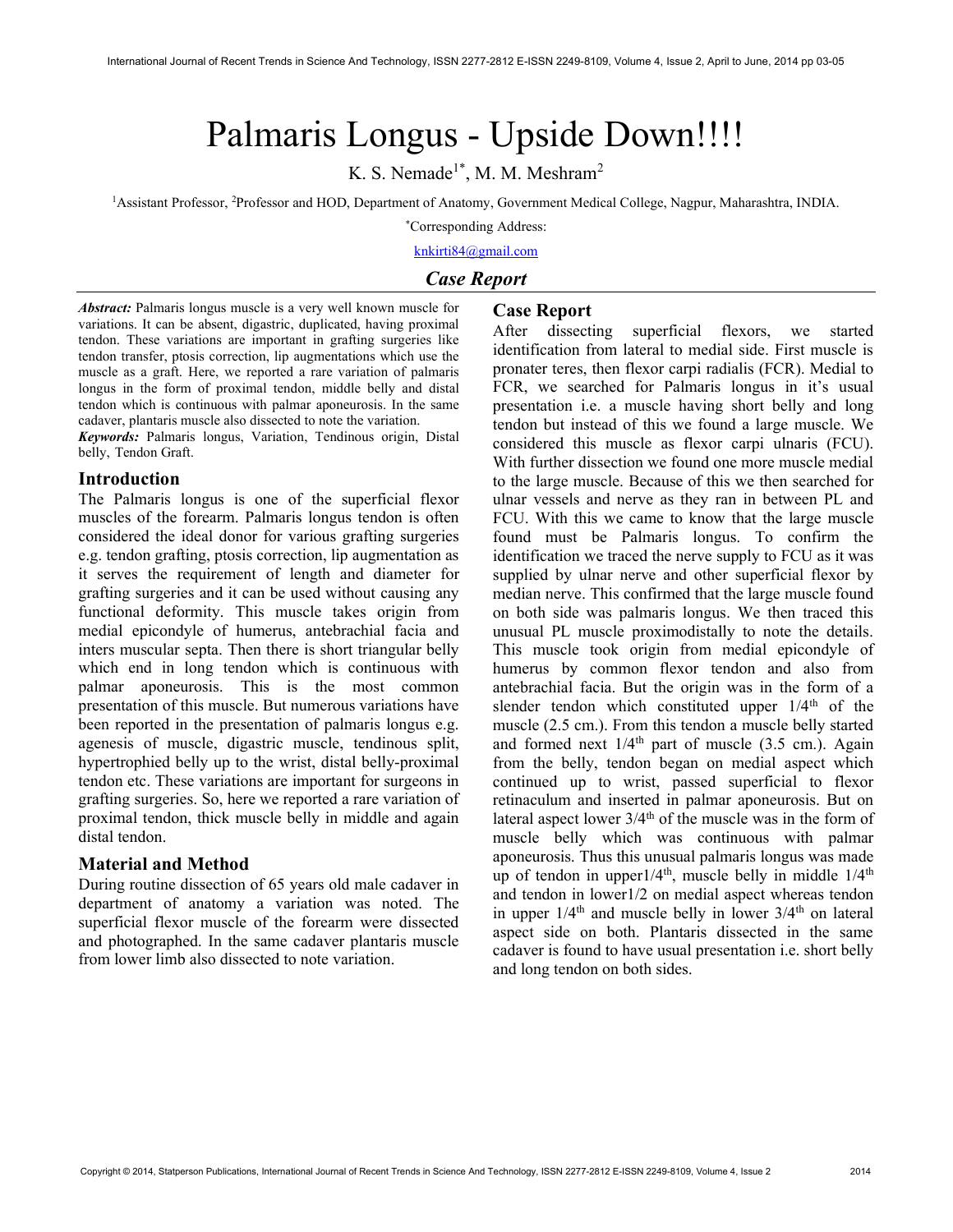



**Photograph 3:** Showing nerve supply of FCU by a branch arising from Photograph 4: Usual presentation of palmaris longus having



Photograph 5: Showing unusual Palmaris longus medial Photograph 6: showing unusual Palmaris longus lateral muscle belly ( middle  $1/4$ <sup>th</sup>) and tendinous insertion ( lower  $\frac{1}{2}$ ) upper 1/4th

### **Discussion**

Palmaris longus is one of the superficial flexor muscle of the forearm. It takes origin from medial epicondyle of humerus as a fleshy belly and forms a long slender tendon which passes superficial to flexor retinaculum and becomes continuous with palmar aponeurosis. But muscle is believed tobe functionally redundant muscle and found to have variations very often. It is the muscle of choice for various grafting surgeries e.g. tendon transfer, ptosis correction, lip augmentation and its variations becomes important for these surgeries. Following authors have also reported variations in palmaris longus muscle

1. Reimann et al  $(1944)^{[3]}$  studied 1600 cadaver extremities. The incidence of agenesis was 12.9%. The overall incidence of variations was up to 9% excluding agenesis. The author found that the variation in position and form constituted one-half of these cases, where as accessory slips and substituted structures accounted for 32.6% of the cases. They observed the muscle belly may be central, distal or digastrics in position. They



**Photograph 1:** Showing Superficial Flexor Muscles of Forearm Photograph 2: Showing ulnar vessels and nerve running in Between PL(lateral side) and FCU ( Medial side)



ulnar nerve shorttriangular belly and the long tendon



view Showing tendinous origin (upper  $1/4<sup>th</sup>$ ), view showing muscular belly in lower 3/4th and tendon in

may also be completely muscular from origin to insertion or only a fibrous strand

- 2. Hollinshead  $(1956)^{[1]}$  reported variations in the form of central or distally placed belly, duplication or splitting of tendon.
- 3. Williams *et al* (1995)<sup>[6]</sup> found variations in the form of proximal tendon; muscle in the form of a tendinous strand, muscle may be digastric or duplicated.
- 4. Vanderhooft E. (1996)<sup>[7]</sup> reported relationship between palmaris and plantaris muscle and found the incidence of variation in both muscle is 2.2% Oommen A.  $(2002)^{[2]}$  found reversal in the muscle-tendon proximodistal orientation on both side.
- 5. The jodhar P.  $(2008)$ <sup>[5]</sup> found that palmaris longus muscle on left side was muscular from its origin right *up to* the wrist and then continued as the palmar aponeurosis.
- 6. Rawat J.S.  $(2010)$  <sup>[4]</sup> also found reversal in the muscle-tendon proximodistal orientation on left side intraoperatively.